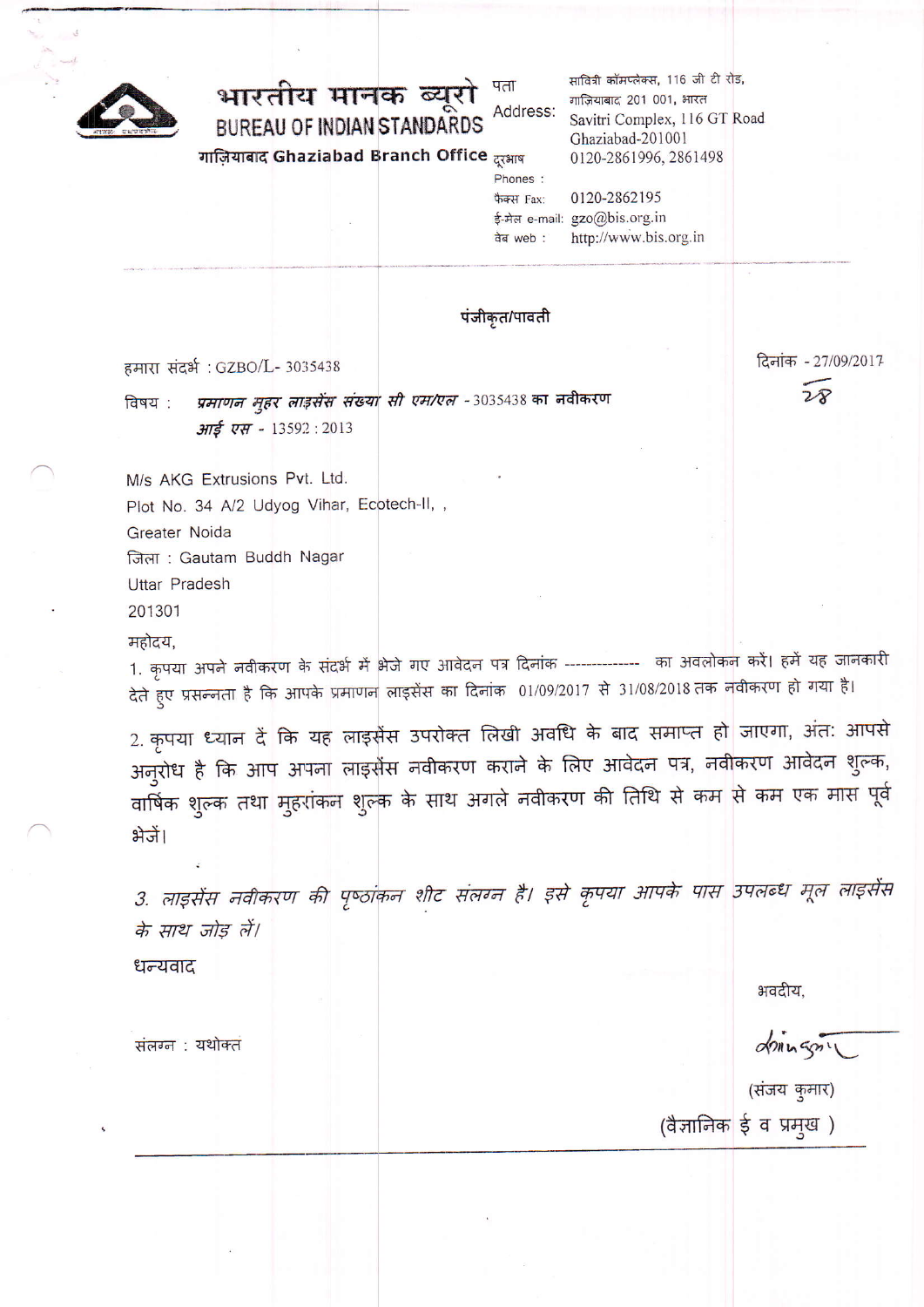

# भारतीय मानक ब्यूरो<br>BUREAU OF INDIAN STANDARDS

Address : Savitri Complex, 116 GT Road Ghaziabad 201001

Phones: 0120-2861996, 2861498

Fax: 0120-2862195<br>E-mail: gzo@bis.org.in E-mail: gzo@bis.org.in<br>Web: http://www.bis. http://www.bis.org.in

Ghaziabad Branch Office

#### ATTACHMENT TO LICENCE NO. CM/L- 3035438

| CML <sub>NO</sub> | <b>NAME OF THE LICENSEE</b><br><b>WITH ADDRESS</b>                                                                          | PRODUCT                                                                                                              | <b>IS NO</b>  |
|-------------------|-----------------------------------------------------------------------------------------------------------------------------|----------------------------------------------------------------------------------------------------------------------|---------------|
| 3035438           | AKG Extrusions Pvt. Ltd.<br>Plot No. 34 A/2 Udyog Vihar,<br>Ecotech-II,,<br>Greater Noida<br><b>Uttar Pradesh</b><br>201301 | Upvc pipes for soil and waste<br>discharge systems inside<br>buildings including ventilation<br>and rainwater system | IS 13592:2013 |

ENDORSEMENT NO.  $9$  Dated  $280320$ 

Consequent upon the revision of rate of marking fee, columns(3) of the Second Schedule of the licence have been revised as under with effect from 17/07/2017.

|    | Unit - 100 KG |                                 |     |       |
|----|---------------|---------------------------------|-----|-------|
| Rs |               | 20.40 per unit for the Ist      | All | Units |
| Rs |               | 0.00 per unit for the next      |     | Units |
| Rs |               | 0.00 per unit for the remaining |     | Units |

as relevant with the minimum of Rs. 57,000.00 an operative period of one year subject to such concessions as may be adnrissible.

Renewed for a further period of one year from First September Two Thousand and Seventeen to Thirty First August Two Thousand and Eighteen.

Other terms and conditions of Licence remain the same.

dring gril

(SUNJAY KUMAR) SCIENTIST E & HEAD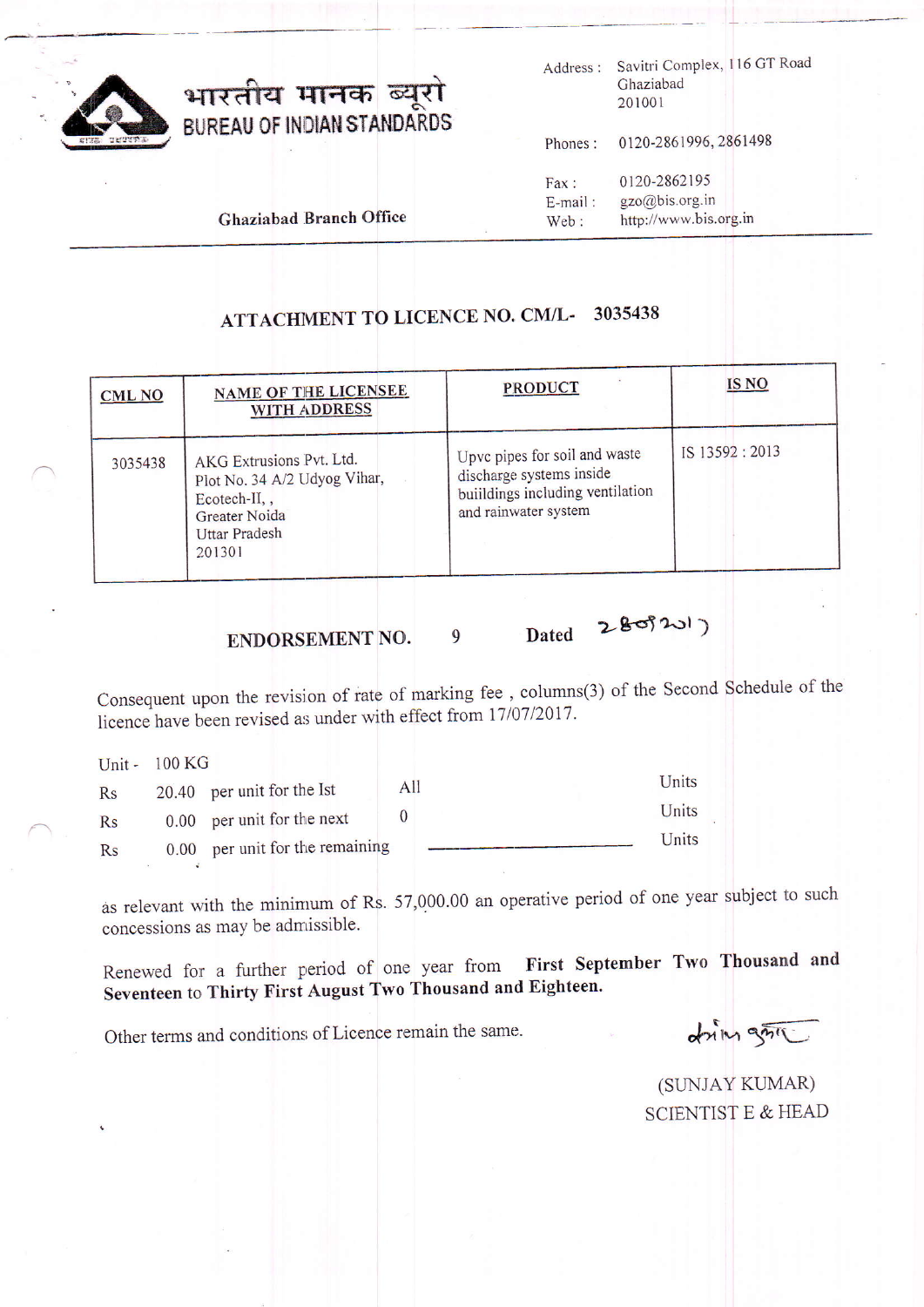

### भारतीय मानक ब्यूरो BUREAU OF INDIAN STANDARDS Ghaziabad Branch Office

Address Savitri Complex, 116 GT Road Ghaziabad-201001 Phones: 0120-2861996, 2861498 Fax: 0120-2862195 E-Mail: gzo@bis.org.in web: http://www.bis.org.in

### Our Ref: GZBO/L-3035438

## Subject: Permission for Resumption of marking

Dated:22 Mar 2017

M/s AKG Extrusions Pvt. Ltd. Plot No.34 A/2 Udyog Vihar, Ecotech-II, ,, Greater Noida Distt : Gautam Buddh Nagar Uttar Pradesh, 201301

Dear Sir,

This has reference to BIS Certification Marks licence No. CM/L-3035438 held by you for use of Standard Mark on the product UPVC pipes for soil and waste discharge systems inside buildings including ventilation and rainwater systemas per IS 13592 : 2013 which is valid upto 31/08/2017 and was under stop marking w.s.f 20/12/2016

**REGISTERED** 

In view of satisfactory verification of shifting of factory premises at new address, it has been decided to permit you to resume marking with immediate effect. You are, therefore, permitted to mark and despatch the material mentioned above after ensuring its conformity to the requirements of relevant Indian Standard Specification and testing as per the Scheme of Testing and Inspection (STI) given to you. You are also advised to send us your production schedule well in advance alongwith list of consignees regularly.

The Endorsement no. 9 to this effect is enclosed please.

Thanking you

Your's faithfully, (SUNJAY KUMÁR) SCIENTIST E & HEAD